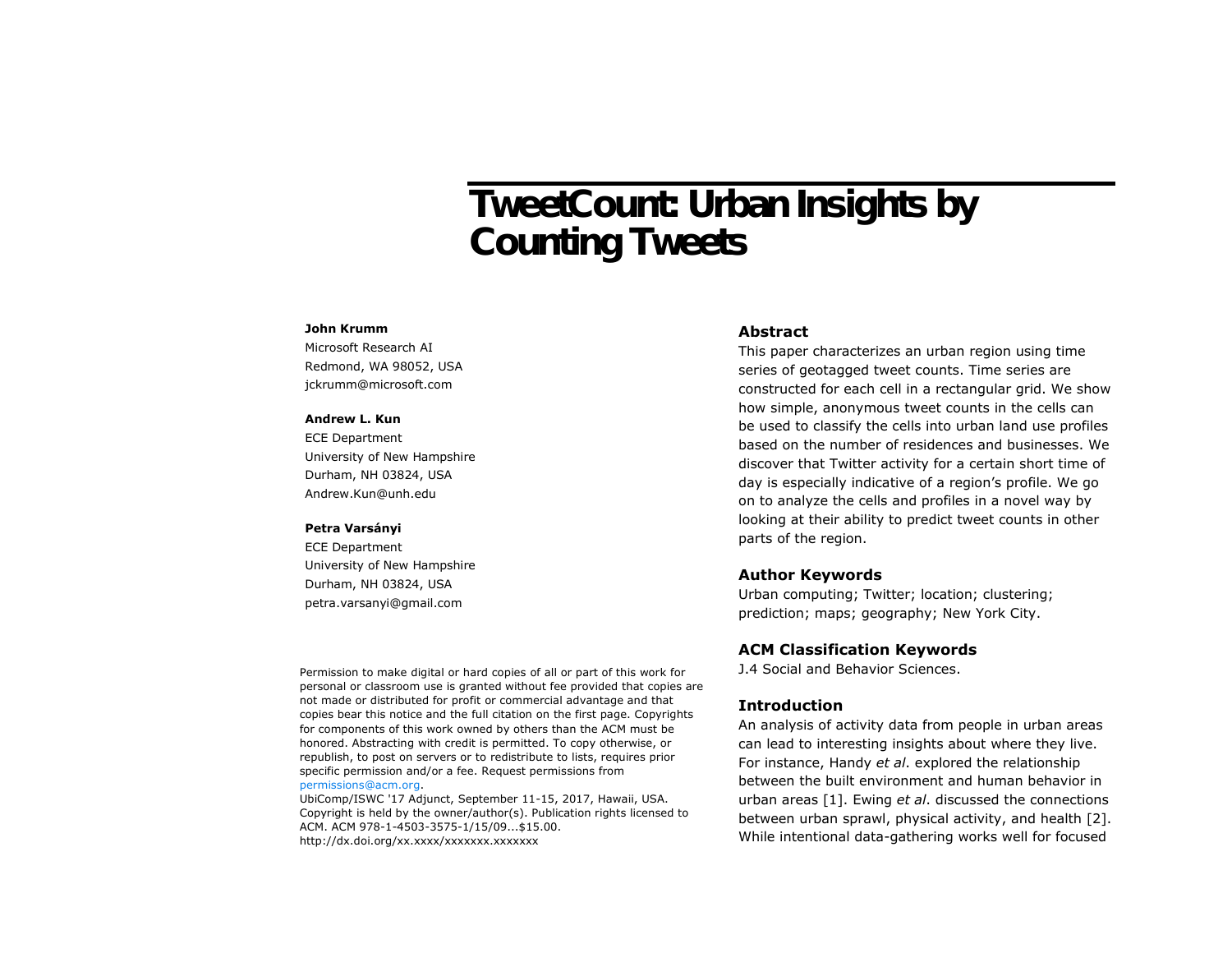

Figure 1: This grid around New York City shows the geographic extent of our tweets and the 391 1km X 1km cells we used for discretization. Thicker cell borders indicate more total tweets from that cell, with the largest counts concentrated in the south part of Manhattan. The cell with the most geotagged tweets is shown with a star.

urban studies, the ubiquity of mobile devices has led to a rich source of raw human behavior data ripe for exploration. As of 2015, nearly two-thirds of Americans owned smartphones [3].

One particularly common and informative type of mobile data is time-stamped location. At an individual level, location tracks can be used to infer a person's preferences [4] and the locations of their important places, like home and work [5]. At a collective level, logs of location can be aggregated to study travel propensity between cities [6] and classify land use [7].

This paper describes how we use location data from geotagged tweets to understand the makeup of an urban area and the relationships between the different parts. We show how simple, anonymous time series of location data from tweets can be used to classify parts of an urban area into land use profiles and how they can reveal predictive connections between different parts of a city. For each of our quantitative results, we attempt to draw conclusions about what they mean in terms of human behavior.

# **Related Work**

Many social media posts come with an associated latitude/longitude measurement, which researchers have used to characterize locations. One of these characterizations is activity, such as drinking [8], restaurant health violations [9], and disease transmission [10]. There have also been efforts to automatically detect local events, such as EvenTweet [11], which exploits both the text and location of tweets, and Eyewitness [12], whose detection depends on localized, anomalous spikes in tweet activity.

Other work has attempted to characterize urban ground use. Steiger *et al*. found tweets that indicate work locations and showed that these correspond well with work locations in UK census data [13]. Looking at 24 hour profiles of tweet counts, Arribas-Bel *et al*. created clusters of similar profiles and showed how they correspond to different ground use categories [14]. Cranshaw and Yano used spectral clustering of Foursquare venue types to segment urban areas into natural neighborhoods and then found the most indicative topics mentioned in check-ins for these neighborhoods [15].

Closer to our work are projects that use social media to look at the dynamics of people moving from place to place. For example, building on Cranshaw and Yano, Cranshaw *et al*. created Livehoods, which found urban neighborhoods that are additionally sensitive to repeat visits, helping to model and detect the character of different regions of a city [16]. Noulas *et al*. also used spectral clustering from Foursquare check-ins, with features including types of venues and check-in counts [17]. They clustered users based on where they visited and found correspondingly similar regions between New York City and London. Finally, Ferrari *et al*. looked at geotagged tweets and user IDs to find crowd clusters and identify common movement patterns between clusters using a topic model that is normally used to analyze documents [18].

Our work extends previous work by looking at urban land use and location dynamics. Specifically, the analysis in this paper differs from previous work in these ways: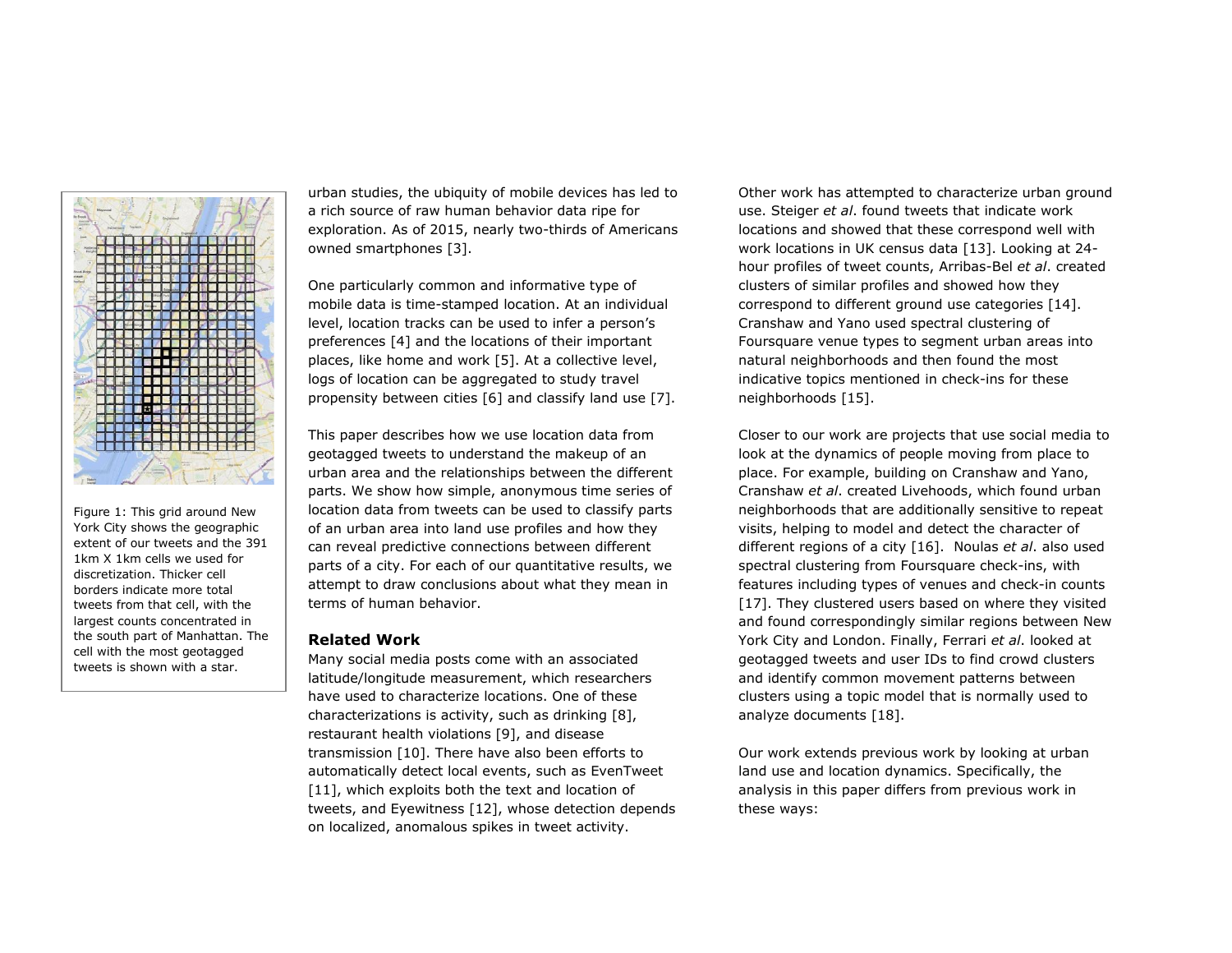

Figure 2: The number of tweets varies with the hour of the day

for both (a) the mean of all the cells and (b) the cell with the most tweets.

• We look at only aggregated tweet counts over time, not the content of the tweets and not the IDs of the users. This ensures the privacy of the users, and it shows how to take advantage of similar data that could come from other anonymous sources like cell tower connections and cameras.

• Instead of trying to find land use profiles based on social media, we instead find meaningful, intuitive profiles based on known ground use data and then show that tweet counts can serve to classify a region into one of these profiles.

• For the profiles above, we show that tweet counts in one location are temporally predictive of tweet counts in another location.

Prior to describing our analysis, we summarize the data we used.

#### **Twitter Data**

Twitter, the popular microblogging site, supports an optional latitude/longitude field for each tweet. These geotags typically come from a location sensor on the mobile device from which a user is tweeting. Morstatter *et al*. estimate that 1.45% of tweets from Twitter's firehose are geotagged [19], while Wantanabe *et al*. put the fraction at 0.7% [20].

We gathered approximately four million geotagged tweets spanning four months in mid-2015, bordered by the grid covering New York City shown in Figure 1. We chose this region because it covers a diverse range of urban areas, and its large population posts many geotagged tweets. Each cell is 1 km on a side. The thickness of the borders of the cells in Figure 1 indicate the relative number of tweets in each cell. The cell with the most tweets is shown with a star inside. This cell contains New York's city hall and one end of the Brooklyn Bridge. It is near, but does not include, the World Trade Center and Wall Street.

As an initial analysis, we can examine how the number of geotagged tweets varies with time. Figure 2(a) shows the mean number of tweets per hour over all the cells. The three curves show mean counts for weekdays, Saturdays, and Sundays over our fourmonth time period. The absolute numbers are relatively low (always less than five), because many of the cells are in water or other sparsely populated areas. As expected, there are few tweets in the early a.m. hours when people are generally sleeping. There is a gradual rise in the morning to a steady rate during the afternoon and evening, with a drop after about 8 p.m. We note that this variation of tweet counts over time is similar to the pattern found in Amsterdam in [14].

Figure 2(b) shows the mean number of tweets in the cell with the maximum number of tweets (shown with a star in Figure 1). In this cell there are many more tweets than the overall mean cell in Figure 2(a). Despite the magnitude difference, the shapes of the profiles for the mean cell and maximum cell are similar.

The following sections present a more quantitative analysis of what we can learn by looking at how tweet counts change over time and location.

# **Land Use Classification with Tweet Counts**

We are interested in what tweet counts can tell us about the land use profile of an urban region as well as what features of tweet counts are most informative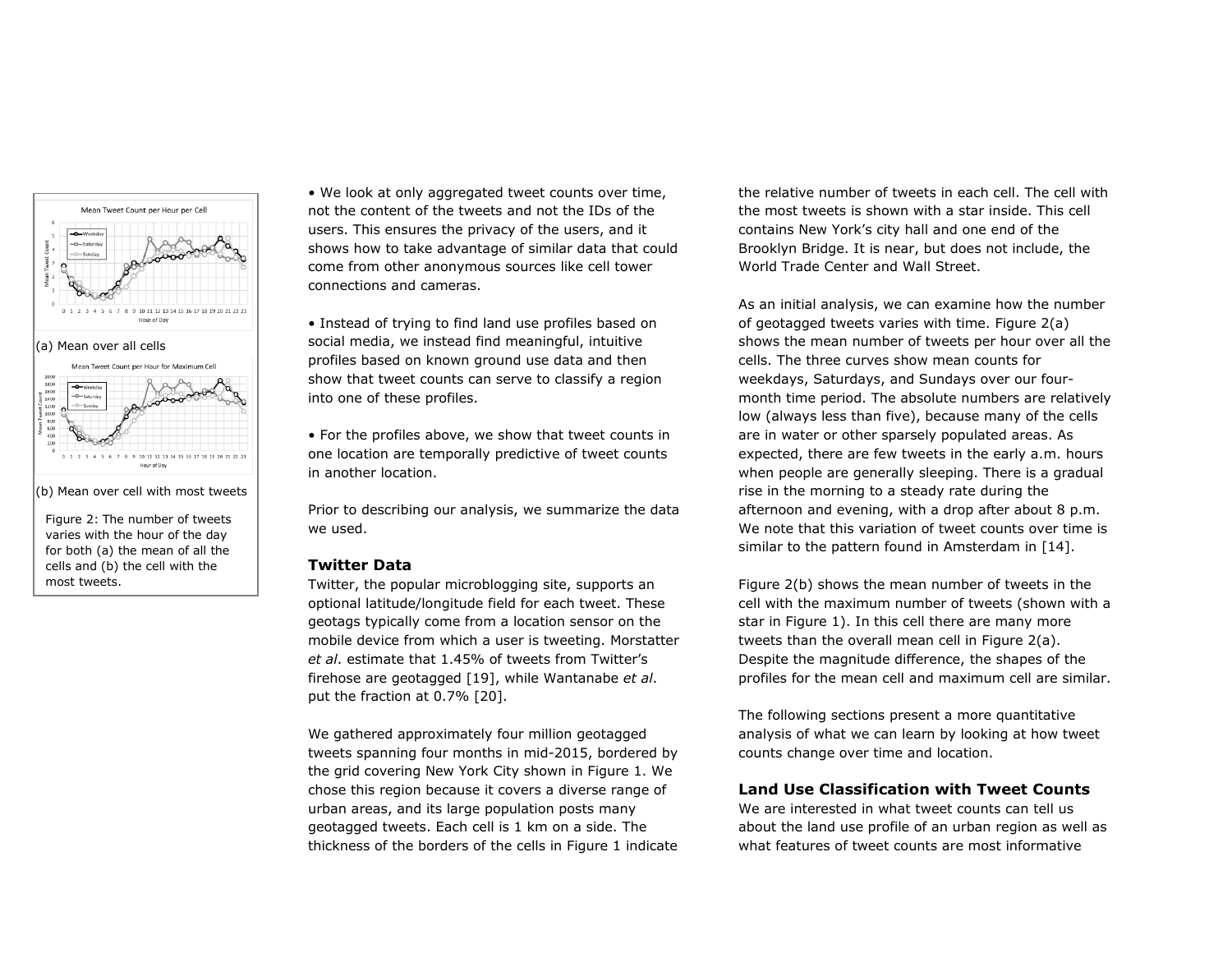| Ī              | $%-ile$              | Resident | <b>Business</b> |  |  |
|----------------|----------------------|----------|-----------------|--|--|
|                | Range                | Count    | Count           |  |  |
| 0              | $0.0 -$<br>$10^{-4}$ | $0 - 19$ | 0-21            |  |  |
| 1              | $10^{-4}$ -<br>0.2   | 20-9299  | 22-3061         |  |  |
| $\overline{2}$ | $0.2 -$              | $9300 -$ | $3062 -$        |  |  |
|                | 0.8                  | 31,043   | 47,854          |  |  |
| 3              | $0.8 -$              | 31,044-  | 47,855-         |  |  |
|                | 1.0                  | 47,360   | 70,497          |  |  |

Table 1: Residences and businesses in land use profiles.



Figure 3: These are three of the distinct land use profiles. The black cells show R0-B0, with very few residences and businesses. The gray cells are R2-B2, which have a medium number of both types. The two cells with thick outlines are R3-B3, which have the most residences and businesses.

about this profile. For instance, we suspect that tweet counts from a primarily residential region will differ in magnitude and timing from a primarily business region, and that the magnitude of tweet counts at night after normal business hours may be particularly informative at making the distinction between business and residential regions.

*Land Use Profiles from Residences and Business Counts* The land use profile of cells in our grid can be roughly characterized by the number of residences and businesses contained in each one. Using a dataset of residence and business locations from Bing Maps, we computed these numbers for each cell.

We divided the numbers of residences and businesses into percentile ranges to create discrete land use profiles. Our four percentiles are shown in Table 1. We chose these percentiles to highlight different types of regions in our study area. The first percentile is very narrow, and it is meant to specifically cover regions that are essentially uninhabited, such as open water and land unsuitable for building. There are still a few residences and businesses assigned to these areas from our database, primarily due to noise and mistakes. The second percentile covers approximately the first 20% of the cumulative distribution, with a thin portion removed from the lower end to account for near-zero noise of the first percentile. This lower 20% represents sparse urban land use. The third percentile represents the middle 60% of the distribution, accounting for the most common land use regions. Finally, the fourth percentile covers the top 20%, indicating the highest density land use. We use these percentiles as a simple, intuitive split of the distributions, although the percentiles could be adjusted depending on the application.

With four percentiles each for residences and businesses, there are 16 possible sets of cells. A set of cells whose number of residences is in the second percentile and whose number of businesses is in the third percentile would be named R1-B2, and its cells would have a relatively low number of residences (R1) and a medium number of businesses (B2). Cells in R0- B0 have nearly zero residences and businesses, and they are primarily those cells that cover nothing but water. In Figure 3 we show the cells that make up three of the 16 possible land use profiles, including R0- B0 (mostly water), R2-B2 (medium number of residences and businesses), and R3-B3 (large number of residences and businesses). We refer to each Ri-Bj as a separate urban land use profile. [Figure 4](#page-4-0) shows the number of cells in each profile. Of the 16 possible profiles, 7 have greater than 1% of the cells, and these 7 cells account for 98% of the total cells.

## *Tweet Counts and Land Use Profiles*

We are interested in the relationship between tweet counts and land use profiles. To explore this relationship, we used tweet counts as classification features for the seven profiles that had at least 1% of the geographic cells. Successful classification means that tweets counts are indicative of land use.

For each of these seven profiles, we built a one-vs.-all binary classifier to distinguish the cells with that profile from all the other cells. Each classifier used the same features: mean tweet counts for every hour of the day for weekdays (24 features), Saturdays (24 features), and Sundays (24 features). An example of these features for one cell is shown as a plot in Figure 2(b).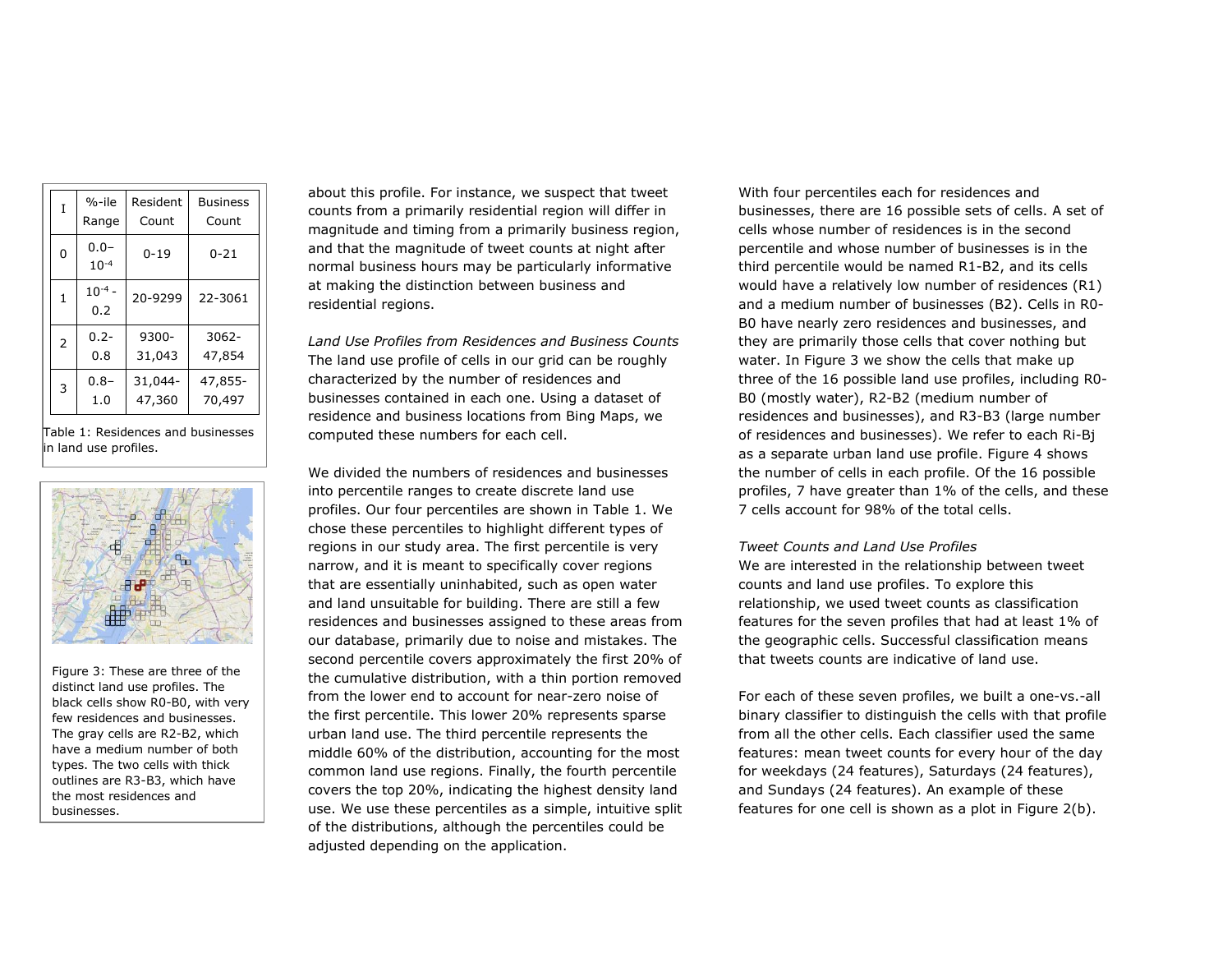<span id="page-4-0"></span>

The seven binary classifiers were each a FastRank decision tree, which is an efficient version of the MART gradient boosting algorithm. It learns an ensemble of decision trees, where the next tree in the ensemble is designed to correct the mistakes of earlier trees [21]. We evaluated performance using two-fold cross validation.

The performance results of the seven binary classifiers is shown in Figure 5. Classification was generally better for profiles with more cells. Weighted by the number of cells in the profiles, the overall weighted classification accuracy was 81%, weighted positive precision was 56%, and weighted positive recall was 49%. Thus, tweet counts work as distinguishing features for land use profiles.

We can speculate on why tweet counts are indicative of our profiles. It is likely that the overall magnitude of counts is broadly indicative of land use, with small counts indicating smaller numbers of residences and businesses, and similarly for larger counts. The time distributions of tweet counts may be associated with the opening and closing hours of businesses, with some businesses open only during the day and others being more active at night.

We queried our seven binary classifiers for the relative number of times each feature was used in their respective decision trees. Each weekday feature, on average, was used 17% of the time in the decision trees, while Saturday and Sunday features were used 8% and 7%, respectively. The most important two features are weekday tweet counts at hours zero and one (midnight to 1 a.m. and 1 a.m. to 2 a.m. in local time), each used about 52% of the time in the decision



Figure 5: Classification performance for tweet counts was generally good, with larger regions performing better. The weighted mean shows overall performance weighted by the fraction of cells with each of the seven profiles.

trees. Rerunning the two-fold cross validation tests using only these two features resulted in weighted average performance that was nearly indistinguishable from the original analysis using all 72 features. (See last entries in plot of Figure 5.) This surprising result shows the discriminative power of weekday tweet counts from midnight to 2 a.m. This implies that doing the same classification task using webcams or aerial imagery should include features that can be derived from images taken after sundown, such as vehicle headlights and urban illumination.

## **Interactions Between Land Use Profiles**

We are interested in assessing how tweet counts change over time in different land use profiles, and how these changes are related between different profiles. We look at these interactions in terms of the predictive power of the profiles, measuring how well past counts can predict future counts. This is similar in spirit to work on predicting road traffic [22] and internet traffic [23] based on correlations between measurements of the same variable at different times and places.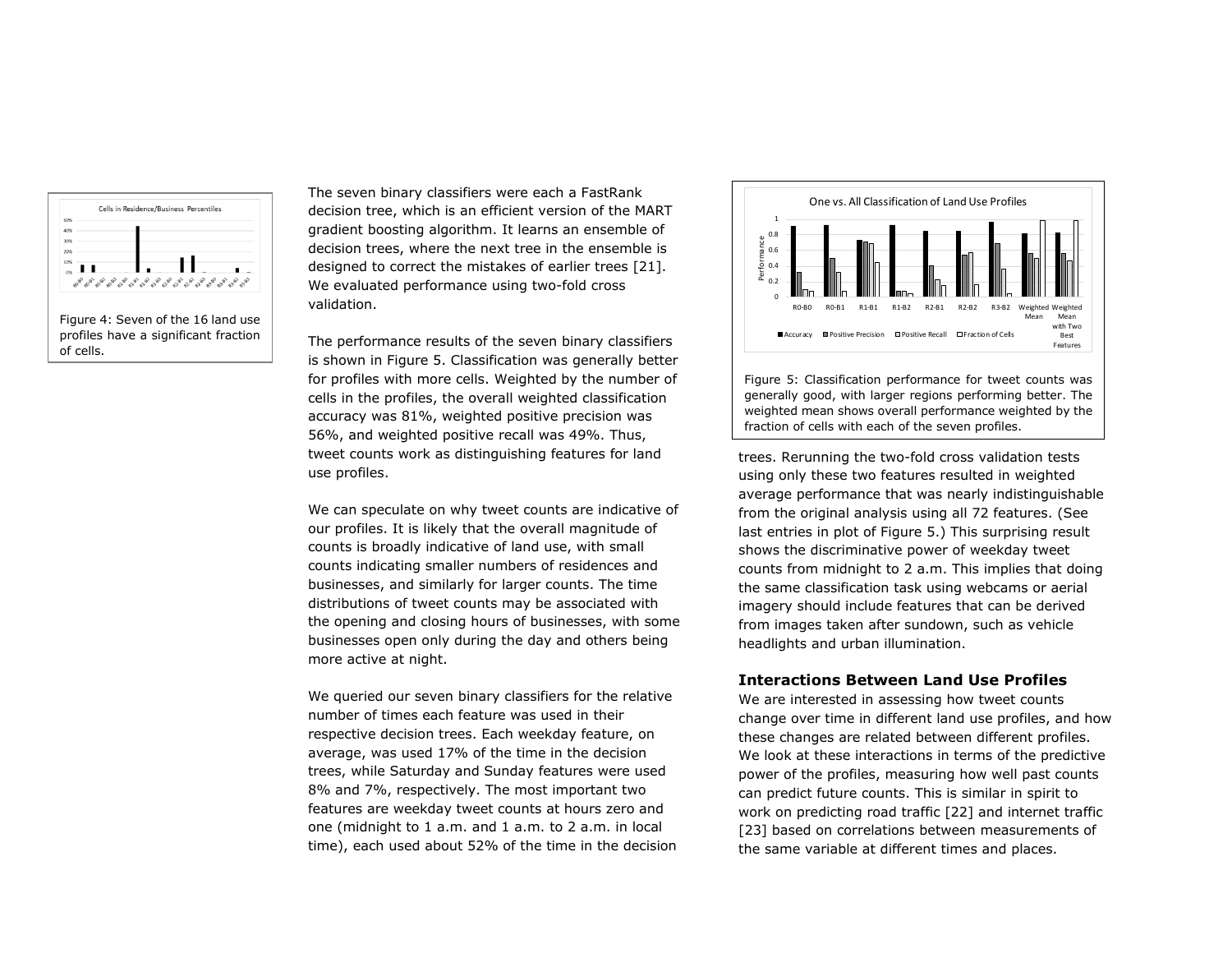In order to explore this question we use vector autoregression (VAR) [24]. A VAR model of order  $N$ describes the values of an  $M \times 1$  dimensional vector  $[y[n] = [y_1 y_2 ... y_M]^T$  at time step n as a weighted sum of the values of vector  $y[n]$  at N previous time steps:

$$
y[n] = c + A_1 y[n-1] + \dots + A_N y[n-N]
$$
 (1)

In equation 1, the vectors c, and  $y[n - i]$ ,  $i \in \{0, 1, 2, ..., N\}$ , are  $M \times 1$  dimensional vectors, where each dimension represents a different variable. In our case each dimension of  $y[n]$  represents the tweet counts in a specific profile's set of cells. The  $M \times M$  dimensional matrices  $A_i$ ,  $i \in \{1, 2, ..., N\}$  represent the influence of each delayed vector  $y[n - i]$  on the current vector  $y[n]$ . These matrices can be estimated using tools such as multivariate least-squares [24].

We created sequences of tweet counts for each of the seven urban profiles introduced in the previous section. Each tweet count represents the number of tweets in a 30-minute-long window. We applied a median filter with window size 3 to the tweet counts, in order to eliminate spikes in tweet counts, which might be due to Twitterbots. The result was a sequence of  $7\times1$ dimensional vectors  $y[n] = [y_1 y_2 ... y_7]^T$ , where an increment in the value of  $n$  represents an increment of 30 minutes of time. Our data covers 123 days between May 1 and August 31, 2015. Thus, we have a total of 123 days  $\times$  24  $\frac{hours}{day}$   $\times$  2  $\frac{tweet \, counts}{hour}$  $\frac{v_{\text{t}}}{h_{\text{out}}}$  = 5,904 tweet counts for each cluster. We selected  $N = 5$ , which means that our VAR model uses 5 prior values (2.5 hours) of  $y[n]$  to predict the current value of  $v[n]$ . This value of N means that our VAR model will rely on the rapid changes in tweets, and not on the periodic 24-hour changes.

Next, we asked the following question: Which profiles are best at predicting tweet counts among the seven profiles? We wanted to first find the answer to this question for the case when we use only one profile to predict another profile's tweet counts. We did this by using a simplified version of the VAR model, where each profile's tweet count is predicted as a weighted sum of prior tweet counts from only one of the seven profiles. Such a simplified model would be called autoregressive (AR) rather than full vector auto-regressive (VAR).

The results of this analysis are summarized in Table 2, where individual cells represent the root-mean-square (RMS) error of predicting tweets in a target profile using only one of the seven possible profiles. The results indicate that each profile is its own best predictor. The size of this effect is considerable: using the second-best profile to predict the target profile on average increases the RMS error by a factor of 1.8. This finding is consistent with our results that indicate that simple tweet counts serve as good discriminator functions for land use profiles. However, the tweet count result for classification (not prediction) only indicates that there are times in the 24-hour daily cycle when average Twitter activity is different and informative among the profiles. The AR analysis does more – it indicates that the dynamics of Twitter activity is determined to a large extent by underlying differences in the land use profiles. Each profile is somewhat independent in how it behaves, at least in terms of tweet counts.

Table 2 also shows that R1-B1 and R3-B2 were consistently among the best profiles to use in predicting other profiles. R1-B1 was ranked as the 2<sup>nd</sup> or 3<sup>rd</sup> best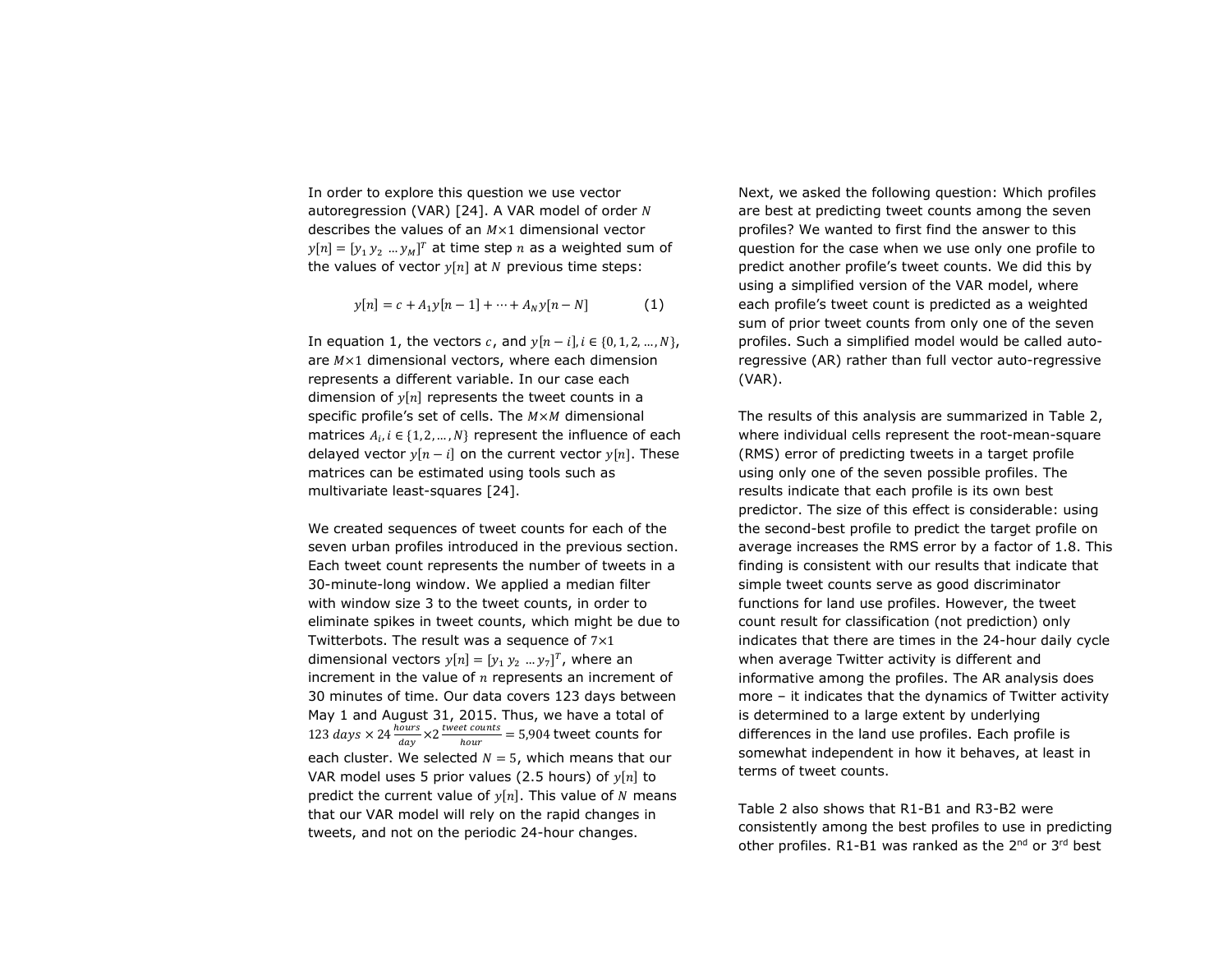|  |                          | RMS error (in tweets/30 minutes) when<br>predicting target using one profile |  |            |  |                       |      |                                                 |      |
|--|--------------------------|------------------------------------------------------------------------------|--|------------|--|-----------------------|------|-------------------------------------------------|------|
|  |                          |                                                                              |  |            |  |                       |      | R0-B0 R0-B1 R1-B1 R1-B2 R2-B1 R2-B2 R3-B2       |      |
|  | Profile<br>to<br>predict | R0-B0 <b>1.19</b> 2.04   1.66   1.72                                         |  |            |  |                       | 1.83 | 2.00                                            | 1.79 |
|  |                          | $RO-B1$                                                                      |  |            |  | $2.01$ 0.85 1.96 1.96 | 2.00 | 2.02                                            | 1.96 |
|  |                          |                                                                              |  |            |  |                       |      | R1-B116.47 19.89 7.45 14.14 14.98 19.55 13.74   |      |
|  |                          |                                                                              |  |            |  |                       |      | R1-B2 15.58 17.26 13.42 4.94 15.60 16.83 15.02  |      |
|  |                          | $R2-B1$                                                                      |  | 9.88 11.02 |  |                       |      | 7.54 9.53 4.86 10.92                            | 7.49 |
|  |                          |                                                                              |  |            |  |                       |      | R2-B2 62.64 72.59 47.18 53.16 54.14 39.57 45.10 |      |
|  |                          |                                                                              |  |            |  |                       |      | R3-B231.0036.2421.9328.3925.0033.8911.89        |      |

Table 2: Root mean square (RMS) prediction error of tweet counts in the seven land use profiles. We count tweets in 30 minute time periods, thus the RMS error is also given in units of [tweets/30 minutes]. The lowest error is bolded in green cells, the second lowest error is underlined in blue cells.

single profile to predict all the other six profiles, while R3-B2 was ranked as  $2^{nd}$  or  $3^{rd}$  for five of the six. In contrast, R0-B1 was consistently the worst  $(7<sup>th</sup>)$  profile to predict all six other profiles, while R2-B2 was ranked 6<sup>th</sup> or 7<sup>th</sup>. This implies that some land use profiles are consistently better than others at driving the dynamics of an urban region.

We also assessed the prediction error when two profiles are used to predict a target profile, moving from a simple AR model to VAR. Since we found that profiles predict themselves the best, we always predicted profiles with profile pairs that include the profile to be predicted. Adding a second profile does not reduce the prediction error by much: the improvement is about 5% on average. This again implies that the human dynamics of land use profiles are somewhat

independent of each other, driven mostly by their own internal dynamics.

What is it that makes R1-B1 and R3-B2 more valuable in predicting other profiles, and in contrast why are predictions less accurate when using R0-B1 and R2-B2? R0-B0 and R0-B1 have very low tweet counts, about 2 and 1 tweets per 30 minutes, respectively. This is visualized in Figure 6, where the mean tweet count per 30-minute time increment for R0-B0 and R0-B1 is dwarfed by the counts in the other clusters. Such sparse data is likely to be insufficient to accurately predict the variability in profiles with significant Twitter activity. R2-B2, on the other hand, has the largest number of tweets, but we see in Figure 7 that the mean daily changes have prominent peaks between 3 a.m. and 5 a.m., around 2 p.m., and around 8 p.m. (local time). These local peaks are either not present in the other profiles, or are less pronounced, and as such R2- B2 cannot be used to predict the other profiles very accurately.

Figure 6 also shows why R1-B1 and R3-B2 are good at predicting other profiles. Both have a substantial number of tweets, and both are smooth functions that closely resemble the general 24-hour periodic trends of the other profiles: a gradual rise in Twitter activity that begins around 5 a.m., and a reduction in Twitter activity that begins around 8 p.m.

## **Conclusion**

Anonymous geotagged tweets can reveal interesting insights about the aggregate land use profiles and dynamics of an urban area. Although ignoring user identifiers makes the analysis less exact, our approach shows how to extract interesting insights while still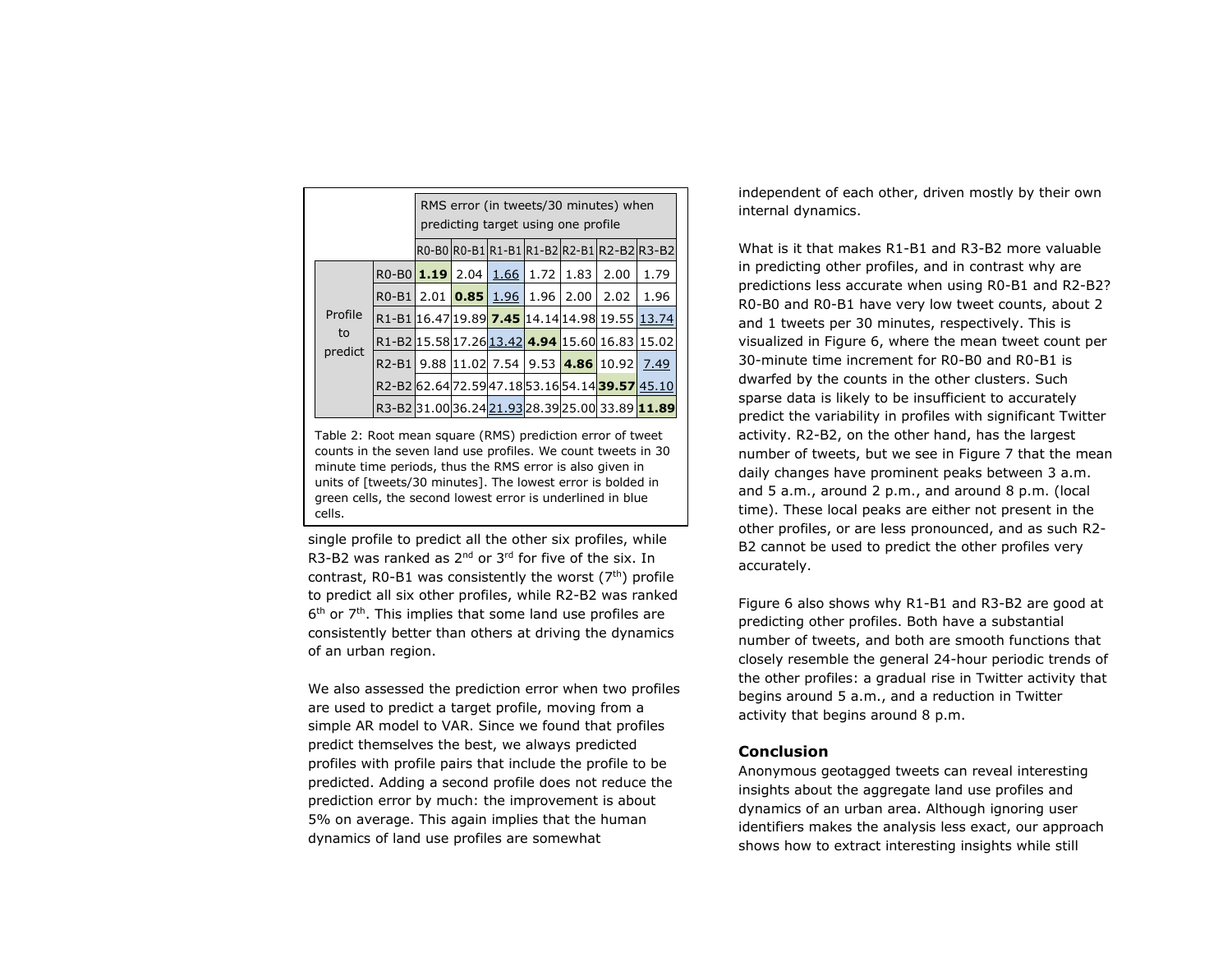

Figure 6: The number of tweets varies with the hour of the day for all seven clusters.

preserving privacy. Our examination of land use profiles showed that tweet count features can be used to classify an urban area into different regions based on their relative numbers of residences and businesses. Looking at the specific features, we found that simple, average counts on weekdays between midnight and 2 a.m. are powerful classification features. Our VAR analysis is a simple, principled way of discovering predictive relationships between the human dynamics of different parts of an urban area. We found that land use regions are best predicted by past values of their own tweet counts and that certain profiles are more predictive than others.

## **References**

- 1. Handy, S.L., et al., How the built environment affects physical activity: views from urban planning. American journal of preventive medicine, 2002. 23(2): p. 64-73.
- 2. Ewing, R., et al., Relationship between urban sprawl and physical activity, obesity, and

morbidity, in Urban Ecology. 2008, Springer. p. 567-582.

3. Smith, A., U.S. Smartphone Use in 2015, 2015, Pew Research Center.

4. Froehlich, J., et al., Voting with your feet: An investigative study of the relationship between place visit behavior and preference, in Eighth International Conference on Ubiquitous Computing (UbiComp 2006)2006, Springer: Orange County, California, USA. p. 333-350.

5. Liao, L., D. Fox, and H. Kautz, Extracting places and activities from gps traces using hierarchical conditional

random fields. The International Journal of Robotics Research, 2007. 26(1): p. 119-134.

- 6. Krumm, J., R. Caruana, and S. Counts, Learning likely locations, in Twenty-First Conference on User Modeling, Adaptation and Personalization (UMAP 2013)2013, Springer: Rome, Italy. p. 64-76.
- 7. Pan, G., et al., Land-use classification using taxi GPS traces. Intelligent Transportation Systems, IEEE Transactions on, 2013. 14(1): p. 113-123.
- 8. Hossain, N., et al., Precise Localization of Homes and Activities: Detecting Drinking-While-Tweeting Patterns in Communities, in 10th International AAAI Conference on Web and Social Media (ICWSM-16)2016. Cologne, Germany.
- 9. Sadilek, A., et al. Deploying nEmesis: Preventing Foodborne Illness by Data Mining Social Media. in Twenty-Eighth Annual Conference on Innovative Applications of Artificial Intelligence (IAAI 2016). 2016. Phoenix, Arizona USA.
- 10. Sadilek, A., H.A. Kautz, and V. Silenzio. Predicting disease transmission from geo-tagged micro-blog data. in Twenty-Sixth AAAI Conference on Artificial